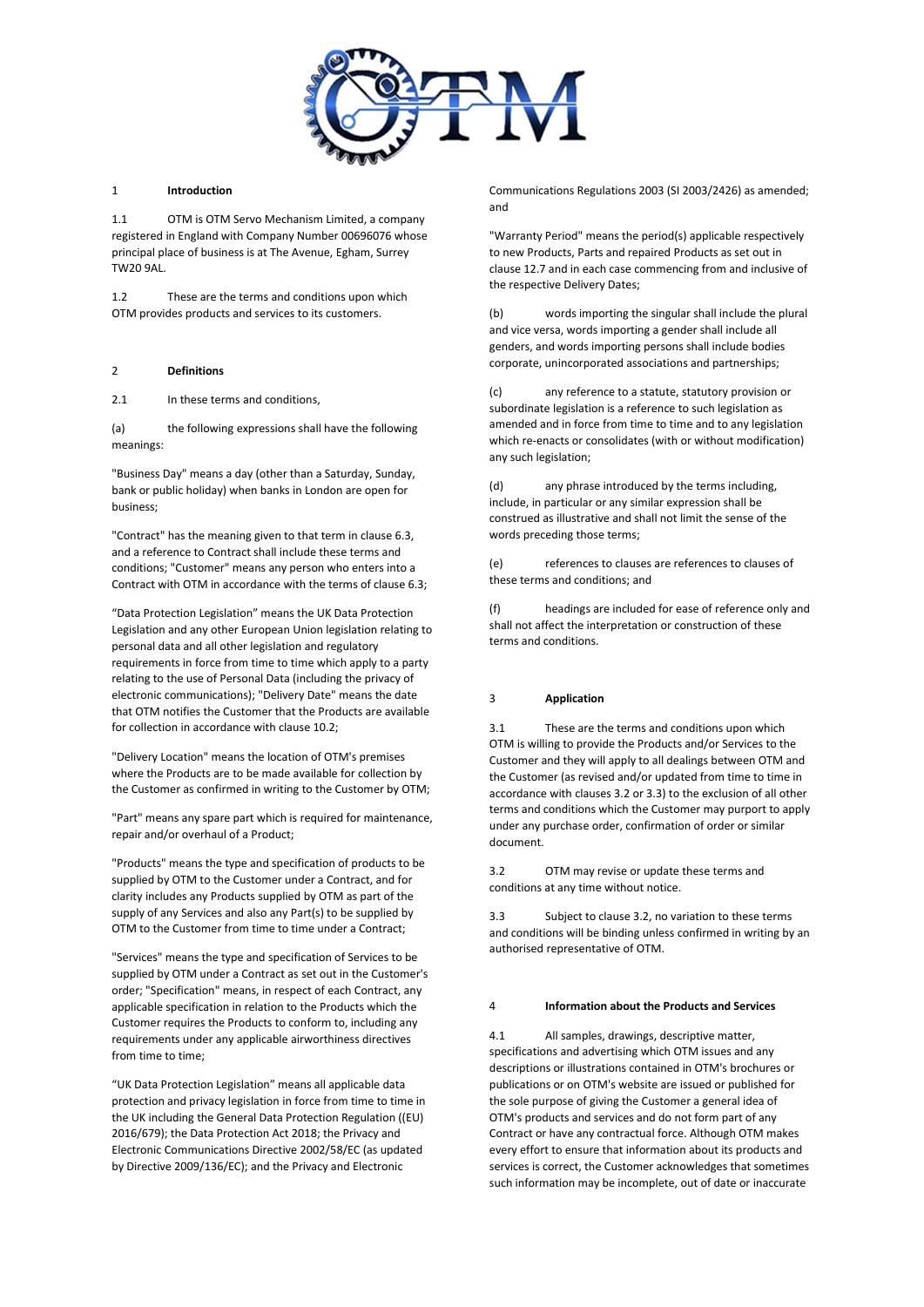and the Customer has placed no reliance on this information save as may be expressly agreed with OTM in writing.

# 5 **Quotations**

5.1 Upon request, OTM may provide a quotation to the Customer (in written or electronic form) with respect to a specific opportunity to provide Products and/or Services to the Customer. The Customer shall provide OTM with any information reasonably requested by OTM including any Specifications in order to provide the quotation.

5.2 All quotations and offers made by OTM to the Customer about the sale of Products and/or the provision of Services are subject to these terms and conditions.

5.3 All quotations and offers OTM makes to the Customer are made on an "invitation to treat" basis only. This means that OTM is not obliged to supply any products and/or provide any services to Customer on the terms stated in any quotation until, and only to the extent that, those terms are agreed as part of a binding written Contract. For the avoidance of doubt OTM shall not be obliged to agree any Contract or any specific terms with the Customer, whether pursuant to a quotation provided by OTM or an order placed by the Customer or otherwise. Each quotation OTM makes shall lapse automatically 30 days after the date on which it is stated as having been made unless otherwise communicated in writing by OTM on or before that date.

### 6 **Orders and Repairs**

6.1 To place an order with OTM for the purchase of Products and/or Services, or for any repairs to a Product, Customer must provide to OTM an official company purchase order containing at least the reference for the quotation provided by OTM, a description of the Products and/or Services and/or repairs required with the time frames for delivery and, in the case of the Products, the quantity of each of the Products required.

6.2 The Customer acknowledges and agrees that any order for Products and/or Parts must be issued to OTM within the lead time (specified in writing by OTM, including in the quotation and/or order acknowledgment form) prior to the required Delivery Date.

6.3 OTM accepts an order placed by the Customer either at the time OTM sends the Customer written confirmation (including by e-mail) that OTM accepts the Customer's order or, if earlier, at the time OTM commences the provision of the Services (as applicable). It is at the moment OTM accepts the Customer's order in accordance with this clause 6.3 that a binding contract of sale is made between the Customer and OTM for the sale of the Products and/or the provision of Services specified in the Customer order ("**Contract**"). Unless otherwise agreed in writing between the Customer and OTM, each Contract is subject to these terms and conditions to the exclusion of all other terms and conditions (including any terms and conditions which the Customer may purport to apply under any purchase order, confirmation of order or similar document).

6.4 Without prejudice to clauses 5.3, 6.1 and 6.3, all orders that the Customer places and all confirmations of orders

that OTM gives are subject to the provisions of these terms and conditions. If there is any inconsistency between these terms and conditions and any order placed by the Customer or confirmation OTM gives then these terms and conditions shall prevail unless expressly provided otherwise in writing by OTM.

6.5 The Customer may cancel or modify an order at any time before OTM accepts it in accordance with clause 6.3.

6.6 The Customer may not cancel or modify an order that has been accepted by OTM unless:

(a) the Customer notifies OTM in writing that the Customer wishes to modify or cancel that order; and

(b) an authorised representative of OTM agrees in writing to that modification or cancellation; and

(c) the Customer agrees to pay all OTM's reasonable and proper costs up to the requested date of the modification or cancellation and, in the case of modification, all reasonable and proper costs directly associated with the modification itself.

# 7 **Price**

7.1 If OTM has provided a quotation in respect of the Products and/or Services and/or repairs to be provided under a Contract, then no alteration to that price may be made without the prior written consent of OTM. The price in the quotation or, if relevant, the altered price to which OTM has consented, shall be the price payable by Customer but subject always to any variation to such price effected, or additional amounts payable, in accordance with these terms and conditions.

7.2 Details of any discount or other non-standard pricing structure that is agreed between the Customer and OTM from time to time shall be treated by the Customer as information of a confidential nature. The Customer must keep this information confidential and not disclose it to any third party. The Customer acknowledges and agrees that any and all discounts afforded to the Customer are and shall remain conditional on the Customer discharging its payment obligations in full in accordance with these terms and conditions.

7.3 All prices, howsoever agreed, are (unless otherwise expressly agreed in writing by OTM):

(a) exclusive of any applicable value added or other applicable sales tax. Where applicable, OTM will add value added or other applicable sales tax to any charges at the current rate at the date OTM invoices for the Products and/or Services;

(b) inclusive of all charges for packaging and packing; and

(c) exclusive of insurance and delivery of the Products and/or Services (as applicable) and any duties, taxes or levies including value added tax unless otherwise agreed in writing by OTM.

## 8 **Payment**

8.1 If OTM informs the Customer that it requires the Customer to pay: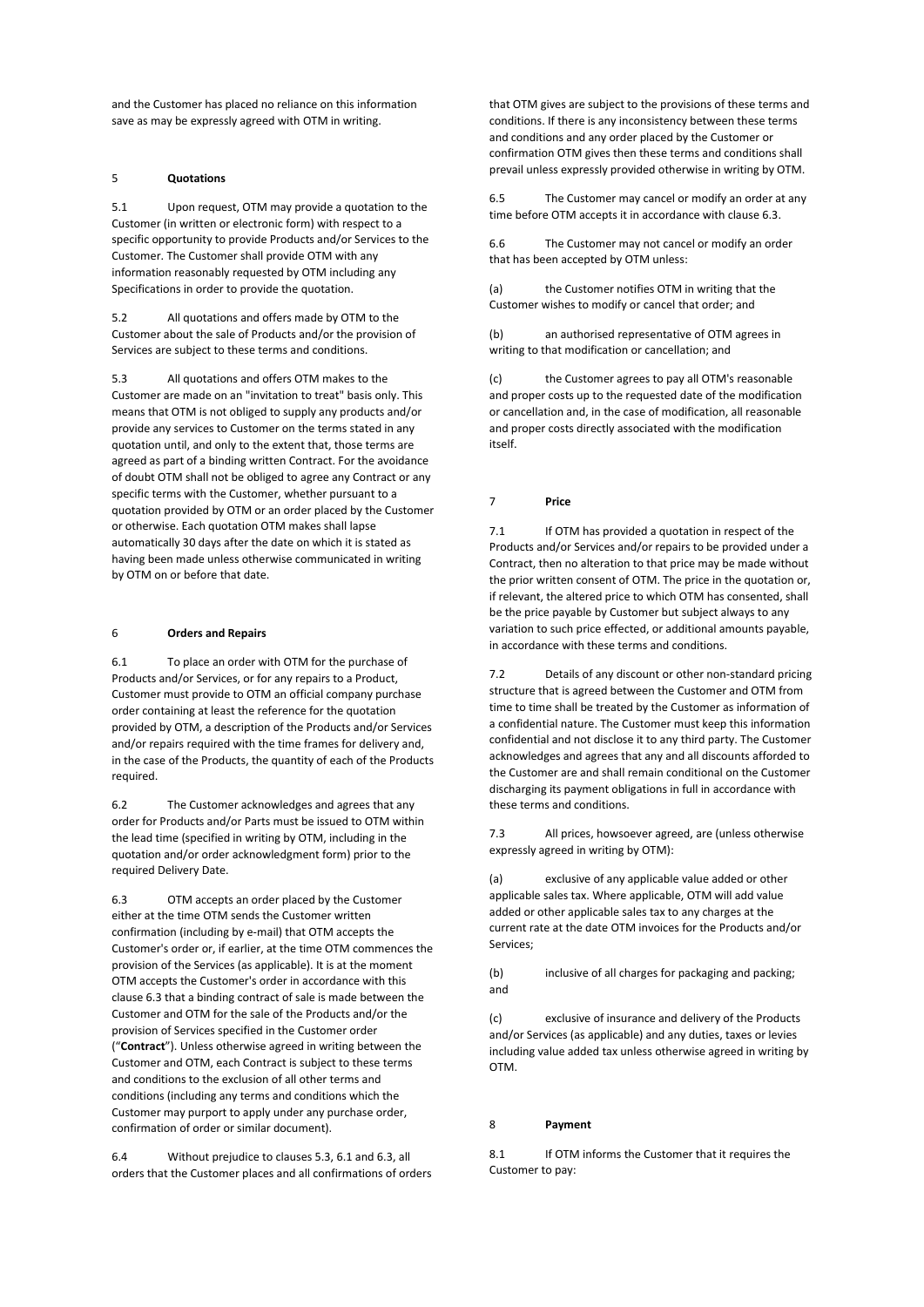(a) a non-returnable deposit; or

(b) the full purchase price for the Products and/or Services,

in advance of the Delivery Date or the Services being commenced then OTM may invoice Customer for, and Customer must pay, the required amount in cleared funds prior to that date.

8.2 Subject to clause 8.1, OTM may invoice the Customer for the Products on or before the date that the Products are made available for collection. OTM shall be entitled to deliver the Products by way of separate instalments or batches. If OTM makes the Products available for collection in instalments or batches on different dates then, unless stated otherwise by OTM, OTM will only invoice the Customer for those Products which it has made available for collection.

8.3 Subject to clause 8.1, OTM will invoice Customer for the Services provided under a Contract on a monthly basis or, where the Services are to be provided for less than a month, once the Services have been completed.

8.4 Subject to clause 8.1, in respect of each invoice OTM submits to Customer, Customer must pay the total amount set out in the invoice so that OTM receives in cleared funds a sum equal to the total invoiced amount within 30 days of the date of the invoice. Customer must pay the total amount invoiced even if it disputes any amount on the understanding that if it is resolved that the total is too great OTM will rectify its mistake by either promptly making an appropriate payment to the Customer or providing the Customer with a credit note (at the Customer's discretion). The Customer must notify OTM of any query it has about an invoice within seven days of the date of the invoice otherwise the invoice will be deemed accepted by the Customer.

8.5 All payments Customer makes must be in pounds sterling unless stated otherwise on OTM's invoice.

8.6 Customer must make all payments due to OTM without any deduction by way of set-off, counterclaim, discount, abatement or otherwise.

8.7 If Customer fails to pay OTM on time OTM may, without prejudice to any other rights or remedies it may have:

(a) charge the Customer interest on the outstanding amount at the rate of 5% above the National Westminster Bank PLC's base rate from time to time, accruing on a daily basis until payment is made in full;

(b) refuse to supply Customer with any further Products or provide any further Services until payment is made in full;

(c) disallow any discount that may apply to any part of the outstanding payment; and/or

(d) deduct any monies OTM owes the Customer from any monies the Customer owes OTM.

# 9. **Certification of Products**

All Products supplied by OTM are factory new and supplied with a UK CAA Form 1. For goods where a UK CAA Form 1 cannot be provided a Certificate of Conformity (CofC) will be issued.

### 10 **Delivery of Products**

In respect of each Contract:

10.1 The Products shall be delivered by OTM ex-works at the Delivery Location (in accordance with EXW under the Incoterms 2020 Rules).

10.2 Unless otherwise agreed OTM will notify the Customer when the Products or repairs (as the case may be) are ready for collection and the Customer must collect the Products or repairs (as the case may be) within five Business Days of OTM's notification. If the Customer fails to collect or procure the collection of the Products or repairs (as the case may be) within five Business Days then OTM may charge the Customer and the Customer will be liable to pay OTM for additional daily storage costs to be notified until the Products or repairs (as the case may be) are collected. The Customer acknowledges that this is a genuine estimate of the likely costs to be incurred by OTM in respect of any delay in collection by the Customer. Unless otherwise agreed in writing with OTM, should the Customer fail to collect or procure collection of Products after 20 Business Days OTM may cancel delivery and re-allocate the Products if there be an alternative Customer demand. In such circumstances the Customer will subsequently be advised of the next available date for collection of such **Products** 

10.3 Risk of damage or loss of the Products or repairs (as the case may be) shall pass from OTM to Customer in accordance with EXW and shall be deemed to pass when the Product is made available at the Delivery Location for collection by the Customer. Risk in and to the Product to be repaired shall pass from the Customer to OTM at the point at which the Product to be repaired is received at OTM's premises in Egham, Surrey.

10.4 OTM recognises that the Customer may request delivery dates in its orders for Products. OTM will use reasonable endeavours to meet Customer's requested delivery dates but OTM cannot, and does not, guarantee to deliver the ordered Products by any specific date unless expressly agreed with an authorised representative of OTM. Time shall not be of the essence of the Contract with respect to the delivery obligations of OTM and OTM accepts no liability for any loss or damage the Customer may suffer as a result of any failure by OTM to deliver the ordered Products on or by a specific date.

10.5 The Customer must make all arrangements necessary for the Customer to take delivery of the Products when OTM makes them available for collection, including providing labour and suitable loading equipment for the loading of the delivered Products.

# 11 **Title to Goods**

11.1 Title to the Products shall not pass to the Customer until (the earlier of): (a) OTM receives payment in full (in cash or cleared funds) for the Products and all other sums that are or that become due to OTM from the Customer for sales of Products or on any account, in which case title to such Products shall pass at the time of payment of all such sums; or (b) the Customer resells those Products, in which case title to those Products (and only those Products sold by the Customer) shall pass to the Customer at the time specified in clause 11.4.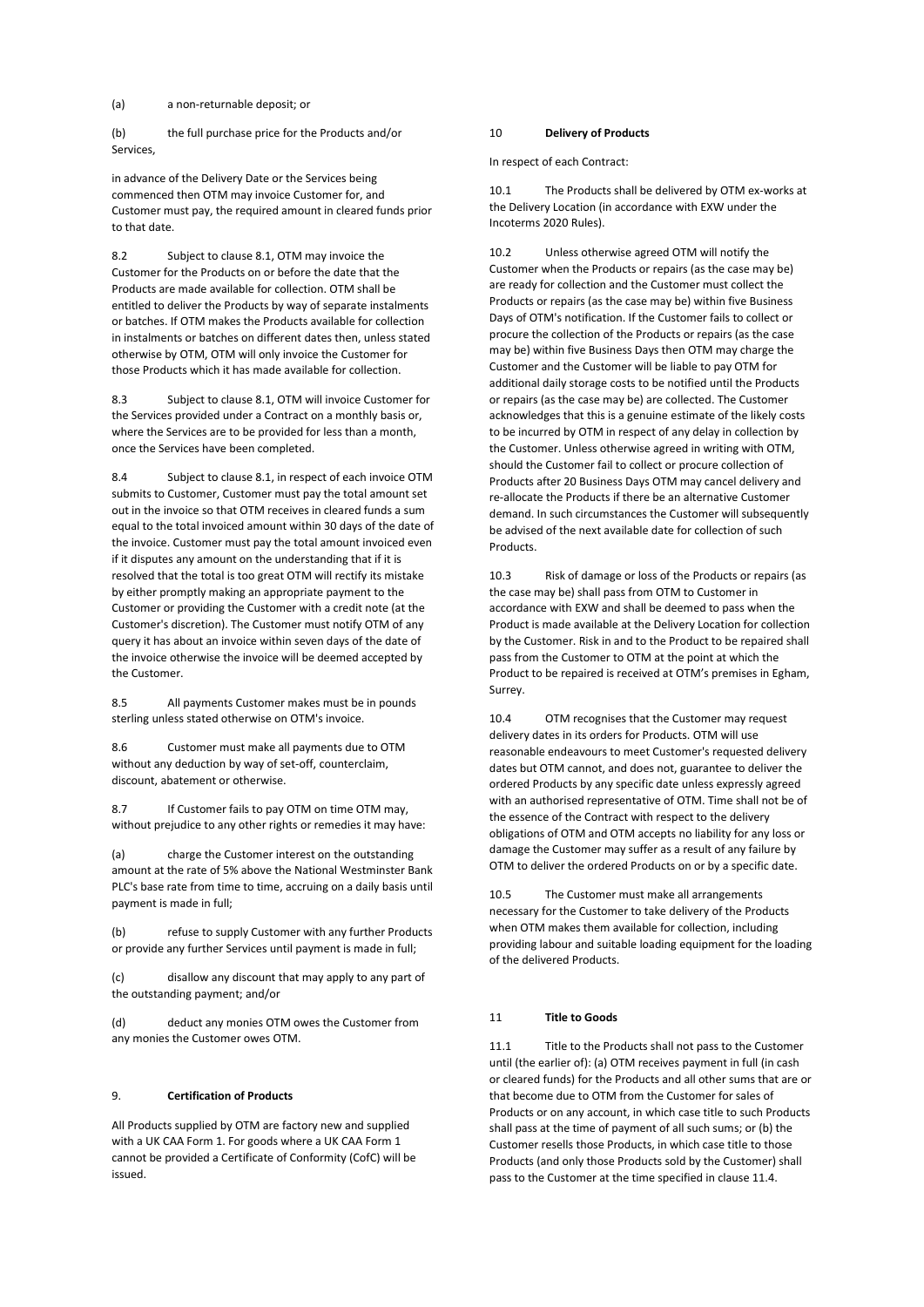11.2 The Customer must clearly identify Products that it has collected from OTM but to which OTM retains title ("ROT Products") as belonging to OTM and keep them safe, secure, comprehensively insured against loss and damage and separate from other property.

11.3 Except as otherwise expressly set out in this clause 11 the Customer must not:

(a) part with possession of the ROT Products;

(b) allow any right or encumbrance to be created over the ROT Products; or

(c) make, nor allow anyone other than OTM to make, any additions, alterations or modifications to, or remove any part of, any of the ROT Products.

The Customer may use or resell ROT Products in the ordinary course of the Customer's business; however if the Customer resells ROT Products before OTM has received payment in full for them, it does so as principal and not as OTM's agent, and title to those ROT Products shall pass from OTM to the Customer immediately before the time at which resale by the Customer occurs, and the Customer hereby acknowledges and agrees that the proceeds of sale shall belong to OTM.

11.5 If any ROT Products are damaged or lost, the Customer:

(a) must notify OTM of the damage or loss; and

(b) make an insurance claim for those ROT Products that are lost or damaged and pay OTM the proceeds of the insurance claim.

11.6 In respect of any repairs to Products, title in and to the relevant Product will remain with the party in which title is vested at the time of repair, as more fully described in this clause 11.

## 12 **Warranty**

12.1 OTM recommends that the Customer checks that the Products delivered by OTM conform to the relevant Contract at the time the Customer collects the Products.

12.2 OTM warrants that each Product it supplies to the Customer shall:

(a) comply with the requirements of any applicable Specification;

(b) be of satisfactory quality (within the meaning of the Sale of Goods Act 1979);

(c) be free from material defects in design, material and workmanship; and

(d) is (unless agreed otherwise by OTM in writing or a repair to a Product already supplied by OTM) new.

12.3 If the Customer finds that any of the Products do not conform to these terms and conditions or the Contract then Customer must notify OTM of this fact in writing within the relevant Warranty Period. If OTM does not receive notification from Customer within the Warranty Period then the Customer will be deemed to have accepted that: (i) the Products are free

from damage; and (ii) the Products conform to these terms and conditions and the relevant Contract.

12.4 If the Customer notifies OTM that OTM has not delivered all the Products ordered by it then the Customer must promptly provide OTM with reasonable evidence supporting its claim. If OTM accepts Customer's claim then OTM will by way of full and final settlement of all its obligations and liabilities to Customer in relation to the claim at OTM's discretion either: (i) credit the Customer's trading account with an amount equal to any monies the Customer has paid OTM for the undelivered Products; (ii) refund any monies Customer has paid OTM for the undelivered Products; or (iii) deliver to the Customer the undelivered Products.

12.5 Subject to clause 12.6, if during the relevant Warranty Period the Customer notifies OTM that any of the Products were damaged whilst they were at OTM's risk or do not conform to these terms and conditions or the relevant Contract then Customer must promptly return the Products to OTM and provide OTM with reasonable evidence supporting its claim. If OTM accepts the Customer's claim then OTM will by way of full and final settlement of all its obligations and liabilities to Customer in relation to the claim at OTM's sole discretion either: (i) credit the Customer's trading account with an amount equal to any monies Customer has paid OTM for the damaged/non-conforming Products; (ii) refund any monies Customer has paid OTM for the damaged/non- conforming Products; (iii) repair the damaged/non-conforming Products; or (iv) replace the damaged/non-conforming Products with Products that conform with these terms and conditions and the relevant Contract.

12.6 OTM will have no obligation, responsibility or liability to the Customer under these terms and conditions or the relevant Contract to the extent that any defect in the Products is attributable to the acts and omissions of the Customer or any third party.

12.7 Unless otherwise agreed in specific contractual arrangements between OTM and the Customer, the Warranty Period for new Products shall be 12 months from the Delivery Date, excluding normal wear and tear of consumable items. For Parts and repaired Products, the Warranty Period is 12 months from the Delivery Date, excluding normal wear and tear of consumable items. In the case of repaired Products, the Warranty will apply to the actual repair only.

## 13 **Goods bought for resale**

13.1 If the Customer resells any Products then it must:

(a) resell the Product in its original state and where applicable its original, sealed and unopened packaging;

(b) not modify, delete or obscure any copyright, trade mark, patent or other proprietary notice which is on the Product, the Product's packaging or the documentation that accompanies the Product;

(c) not use or apply on or in relation to the Product (including as or part of any corporate, trade or business name) any other trademarks, logos or wordings;

(d) pass onto its customers all documentation, including instructions of use, that OTM supplies to customer in respect of the Product;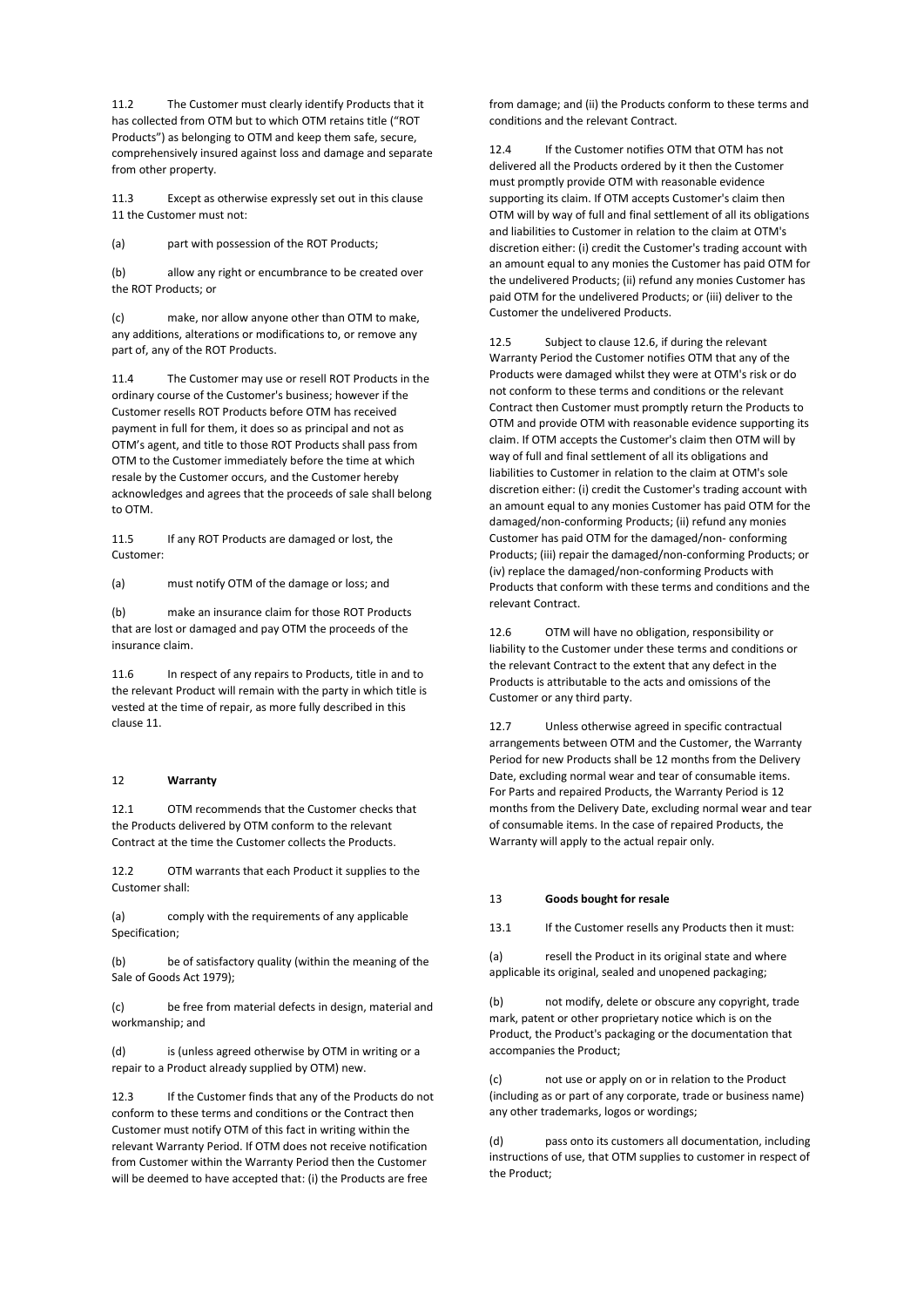(e) not make any representations, warranties, claims or guarantees to its customers about OTM or the Product that are false or misleading or inconsistent with those contained in the documentation supplied by OTM with the Product; and

(f) adhere to any additional terms and conditions that OTM may notify to Customer from time to time.

13.2 The Customer shall indemnify OTM in full against all costs, damages, losses and expenses OTM incurs or suffers as a result of the Customer's failure to comply with its obligations under clause 13.1.

## 14 **Provision of Services**

14.1 In respect of each Contract, OTM will provide to the Customer the Services set out in that Contract. OTM aims to provide the Services in accordance with any dates or timetable set out in the Contract but cannot, and does not, guarantee to provide the Services in accordance with any dates or timetable. Time shall not be of the essence with respect to OTM's delivery or performance obligations and OTM accepts no liability for any loss or damage Customer may suffer as a result of OTM's failure to provide the Services in accordance with any dates or timetable.

14.2 If OTM personnel require access to any premises (other than OTM's own premises) to provide any Services then Customer will be responsible for making access to such premises available to OTM to enable OTM to carry out the Services.

## 15 **Export controls**

15.1 Customer represents, warrants and undertakes that it has obtained all necessary export approvals, licences, permits and authorisations for the supply of Products and/or Services, including those for dual use, to the end user, in respect of (i) the Export Administration Regulations of the US Department of Commerce; and (ii) the International Traffic in Arms Regulations (including the requirement to obtain, where applicable, the written authorisation of the US Office of Defence Trade Control); and (iii) any other applicable regulations, legislation or other export controls, (together, "Export Approvals").

15.2 It shall be the responsibility of the Customer to identify the need to obtain (and, where applicable, maintain) any Export Approvals and to comply on an ongoing basis with the requirements and obligations imposed by any regulatory authority administering and/or enforcing the same.

15.3 Customer undertakes, represents and warrants to OTM that it shall not re-transfer or otherwise dispose of or use any Products and/or Services in breach of any applicable laws and/or regulations in force at the time and applicable to those Products and/or Services, whether made known to the Customer by OTM or not.

15.4 In providing any Services to Customer, OTM warrants that it shall:

(a) perform the Services using reasonable care, skill and diligence and in accordance with good industry practice;

(b) use personnel who are suitably skilled and experienced to perform tasks assigned to them, and in sufficient number to ensure that OTM's obligations are fulfilled in accordance with these terms and conditions;

(c) ensure that the Services conform with any descriptions and Specifications set out in OTM's quotation or any other documentation provided to Customer by OTM; and

(d) provide all equipment, tools and vehicles and such other items as are required to provide the Services and which for the avoidance of doubt shall remain the property of OTM.

15.5 For the purpose of assisting the Customer to assess the reliability or quality of the Products supplied by OTM, OTM will on reasonable notice and subject to any expenses incurred by OTM being reimbursed by Customer, provide a technical expert at the Customer's location to provide reasonable assistance with such assessment and/or installation (as the case may be).

15.6 During the relevant Warranty Period, OTM shall, during United Kingdom Business Days between the UK hours of 0800 and 1700 on Monday to Thursday and between 0800 and 1300 on Fridays (excluding bank and public holidays) provide free remote technical support in respect of the Products delivered.

15.7 OTM shall use reasonable endeavours to limit lead time for Parts.

### 16 **Termination**

16.1 Either party may terminate any Contract by giving notice to the other party on or at any time after the occurrence of any of the following events:

(a) the other party makes any arrangement or composition with its creditors; the other party commits an act of bankruptcy; a receiving order is made against the other party; insolvency or winding-up proceedings are instituted by or against the other party (otherwise than for the purposes of a solvent corporate reorganisation); a receiver, liquidator or administrator is appointed for the other party; any of the other party's assets is the object of attachment, sequestration or other type of comparable proceeding; the other party is unable or admits in writing its inability to pay its debts as they fall due; the other party ceases or threatens to cease to carry on business; or the other party suffers or takes any similar or analogous action in any jurisdiction in consequence of debt; or

the other party commits a material breach of the Contract and either that breach cannot be remedied or, in respect of a breach that is capable of remedy, the other party fails to remedy that breach within 30 days of being requested to remedy that breach.

16.2 OTM may terminate any Contract if it reasonably believes that any of the events mentioned in clause 16.1(a) are about to occur in relation to Customer.

16.3 On termination of a Contract:

(a) the Customer must return to OTM all property belonging to OTM then in the Customer's possession, including all materials supplied or made available by OTM in connection with the Contract;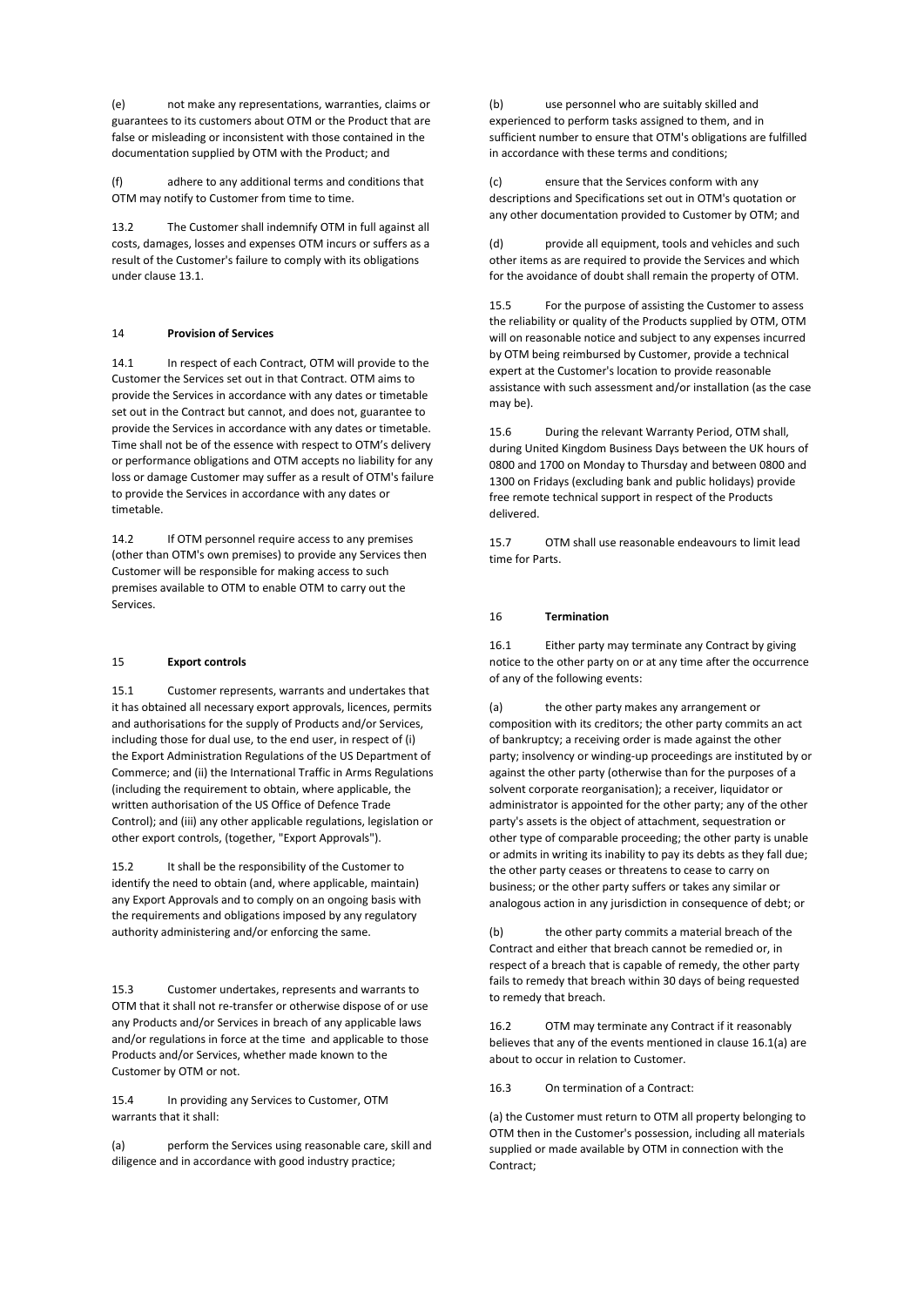(b) clauses 2, 3, 4, 8, 12, 13, 17, 18, 19, 20, 21 and 23 of these terms and conditions will survive the termination of the Contract, as will any other clause which by its nature is intended to survive termination;

(c) the Customer shall immediately pay to OTM all of OTM's outstanding unpaid invoices and interest, and, in respect of Services or Products supplied but for which no invoice has been submitted, OTM shall submit an invoice, which shall be payable by Customer immediately on receipt;

(d) transfer all the proceeds of sale in respect of all ROT Products (which Customer has sold) to OTM except to the extent that the Customer has already paid for such ROT Products pursuant to clause 16.3 (c); and

(e) deliver back to OTM, at Customer's cost, those ROT Products that are not lost or sold (except to the extent that the Customer has already paid for such ROT Products pursuant to clause 16.3(c)), and the

Customer agrees that OTM may enter the Customer's premises or any other premises to which Customer has a right to enter to recover such Products.

16.4 Any termination of a Contract shall not prejudice any rights which may have accrued to either party prior to the point of termination.

# 17 **Confidentiality**

Customer shall hold in confidence all information concerning OTM's business and affairs that OTM provides to Customer which is designated as confidential or which by its nature is confidential. Customer shall not disclose such information to any third party and shall, immediately following OTM's request, return all such information to OTM.

### 18 **Data Protection**

Both parties will comply with all applicable requirements of the Data Protection Legislation insofar as such requirements relate to a Contract and/or the parties' obligations under or in connection with it. For the avoidance of doubt, neither party shall Process Personal Data (as such terms are defined in the Data Protection Legislation) on behalf of the other party, under or in connection with a Contract, unless the parties have entered into a separate processing agreement which satisfies the requirements of the Data Protection Legislation.

#### 19 **Notices**

19.1 All notices and communications between the parties shall be in writing (which shall include, subject to clause 19.4, email).

19.2 Subject to clauses 19.4 and 19.5, any notice or other communication sent to Customer shall be sufficient if sent to a postal or email address notified to OTM for the purpose or to the postal or email address of Customer last known to OTM.

19.3 Subject to clauses 19.4 and 19.5, notices or other communications sent by Customer to OTM shall be sent to the postal or email address given for OTM on the face of the quotation or otherwise provided to Customer by OTM marked

for the attention of the VP Business Development (ianmckeand@otmservo.com).

19.4 The Customer may not use e-mail as a valid means of serving any notice to terminate any Contract and neither party may use e-mail to serve on the other any legal and/or court document (including the service, delivery or notification of any without prejudice communications, claim form, notice, order, judgment or other document relating to or in connection with any proceedings, suit or action arising out of or in connection with any Contract or these terms and conditions).

- 19.5 Any notice shall be deemed to have been served:
- (a) if delivered personally, at the time of delivery; or

(b) if posted, at 10.00AM on the second Business Day after it was put into the post; or

(c) if sent by e-mail, upon the generation of a receipt notice by the recipient's server or, if no receipt notice is generated, upon delivery to the recipient's server.

19.6 In proving service of a notice it shall be sufficient to prove that delivery was made or that the envelope containing the communication was properly addressed and posted either by prepaid first class post or by prepaid airmail, or that the email was properly addressed and transmitted by the sender's server into the network and there was no apparent error in the operation of the sender's e-mail system, as the case may be.

#### 20 **Limitation on Liability**

20.1 Nothing in these terms and conditions or any Contract shall exclude or limit either party's liability for: (i) death or personal injury arising from that party's negligence; (ii) fraud or fraudulent misrepresentation; or (iii) any other liability that cannot be limited or excluded by law.

20.2 The warranties and conditions stated in these terms and conditions are in lieu of all other conditions, warranties or other terms that might be implied into or incorporated into these terms and conditions or any Contract whether by statute, common law or otherwise, all of which are hereby excluded to the extent permitted by law.

20.3 Subject to clause 20.1, OTM will not be liable to Customer under any statute or in contract, tort or otherwise for any:

(a) loss of profits, business revenue, business opportunity, contracts, goodwill and/or anticipated savings;

(b) indirect or consequential loss or damage;

(c) damage remedied by OTM within a reasonable time;

(d) any loss suffered that is avoidable through Customer's reasonable conduct, including (where applicable) Customer backing up all data available and following OTM's reasonable advice in relation to any Services OTM provides to Customer;

which arises out of or in relation to these terms and conditions or any Contract.

20.4 Subject to clause 20.1, OTM's total aggregate liability to the Customer under or in connection with each Contract (whether such liability arises under any statute or in